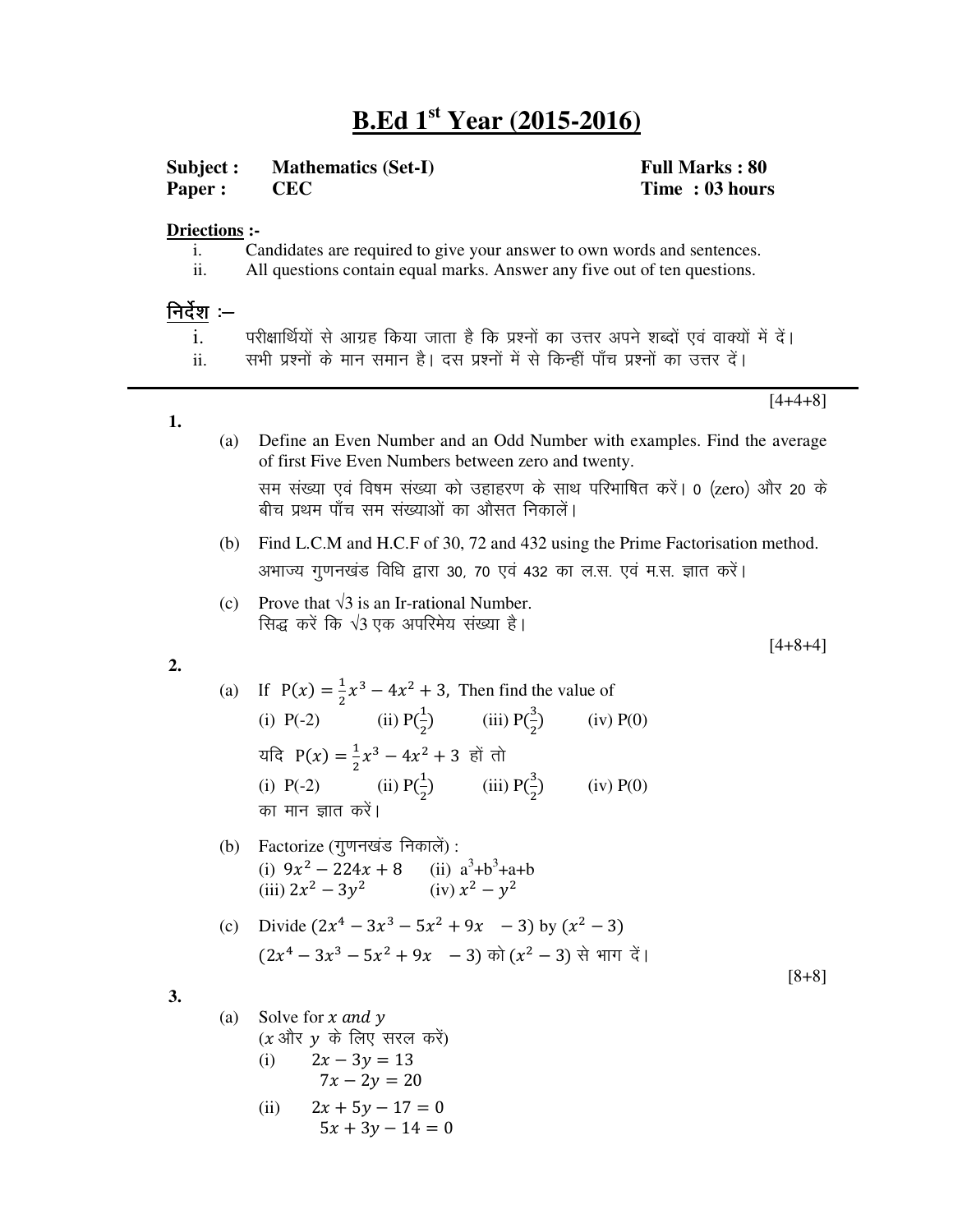(b) Solve for  $x$  and  $y$ 

 $(x \nightharpoonup y \nightharpoonup \vec{r}$  लिए हल करें)

$$
\frac{5}{x-1} + \frac{1}{y-2} = 2
$$
  

$$
\frac{6}{x-1} - \frac{3}{y-2} = 1
$$
 [8+8]

**4.**

**5.**

(a) Find the nature of the roots of the quadratic equation  $2x^2 - 6x + 3 = 0$  and find these roots.

द्विघात समीकरण 2 $x^2-6x+3=0$  के मूलों की प्रकृति ज्ञात करें एवं इसके मूल ज्ञात करें ।

(b) The Perimeter of a rectangular field is  $82$  m. and its area is  $400 \text{ m}^2$ . Find the breadth of the rectangle. (Use the quadratic equation) किसी आयताकार मैदान का परिमाप 82 मीटर एवं इसकी क्षेत्रफल 400 वर्ग मीटर है। आयताकार मैदान का चौड़ाई ज्ञात करें। (द्विघात समीकरण का प्रयोग करें)

$$
[4+4+8]
$$

(a) Prove that (सिद्ध करें)

$$
\sqrt{\frac{1+\cos\theta}{1-\cos\theta}} = \tan\theta + \cos\theta
$$

(b) If 
$$
\tan\theta = \frac{3}{4}
$$
, then Find the value of  $\frac{3\sin\theta - \frac{1}{4}\sec^2\theta}{\sec^2\theta - \frac{1}{2}\cos^2\theta}$ 

यदि 
$$
tan\theta = \frac{3}{4} \text{ at } \frac{3\sin\theta - \frac{1}{4}sec^2\theta}{sec^2\theta - \frac{1}{2}cos^2\theta}
$$
 an HIT siict a $\lambda$ 

[6+6+4]

**6.**

(a) The Perimeter of the Isosceles Triangle is 50 cm. and its equal sides are 15 cm. long. Find the area of this triangle.

किसी समद्विबाहु त्रिभुज का परिमाप 50 सें.मी. है तथा उसकी समान भुजाओं की लम्बाई 15 सें.मी. हो तो इस त्रिभुज का क्षेत्रफल ज्ञात करें।

(b) The diameter of the Roller is 70 cm. and its length is 110 cm. To the smoothing the plane field it has to move 400 revolution. Find the area of the field. If the labour charge of this work has to pay 50 rupees per square Centimeter then calculate the total charge to smoothing the plane field.

एक रौलर का व्यास 70 से.मी. एवं इसकी लम्बाई 110 सें.मी. है। किसी मैदान को समतल करने के लिए इसे 400 चक्कर लगाना पड़ता है। इस मैदान का क्षेत्रफल ज्ञात करें। यदि मैदान को समतल करने के लिए 50 रूपये प्रति वर्ग सें.मी. व्यय करना पड़ता हो तो मैदान समतल करने का पूर्ण खर्च ज्ञात करें।

(c) The lateral surface area of the right circular cone is  $352 \text{ cm}^2$  and its slant height is 16 cm. calculate the radius of the base of the cone and also find the total area of the right circular cone.